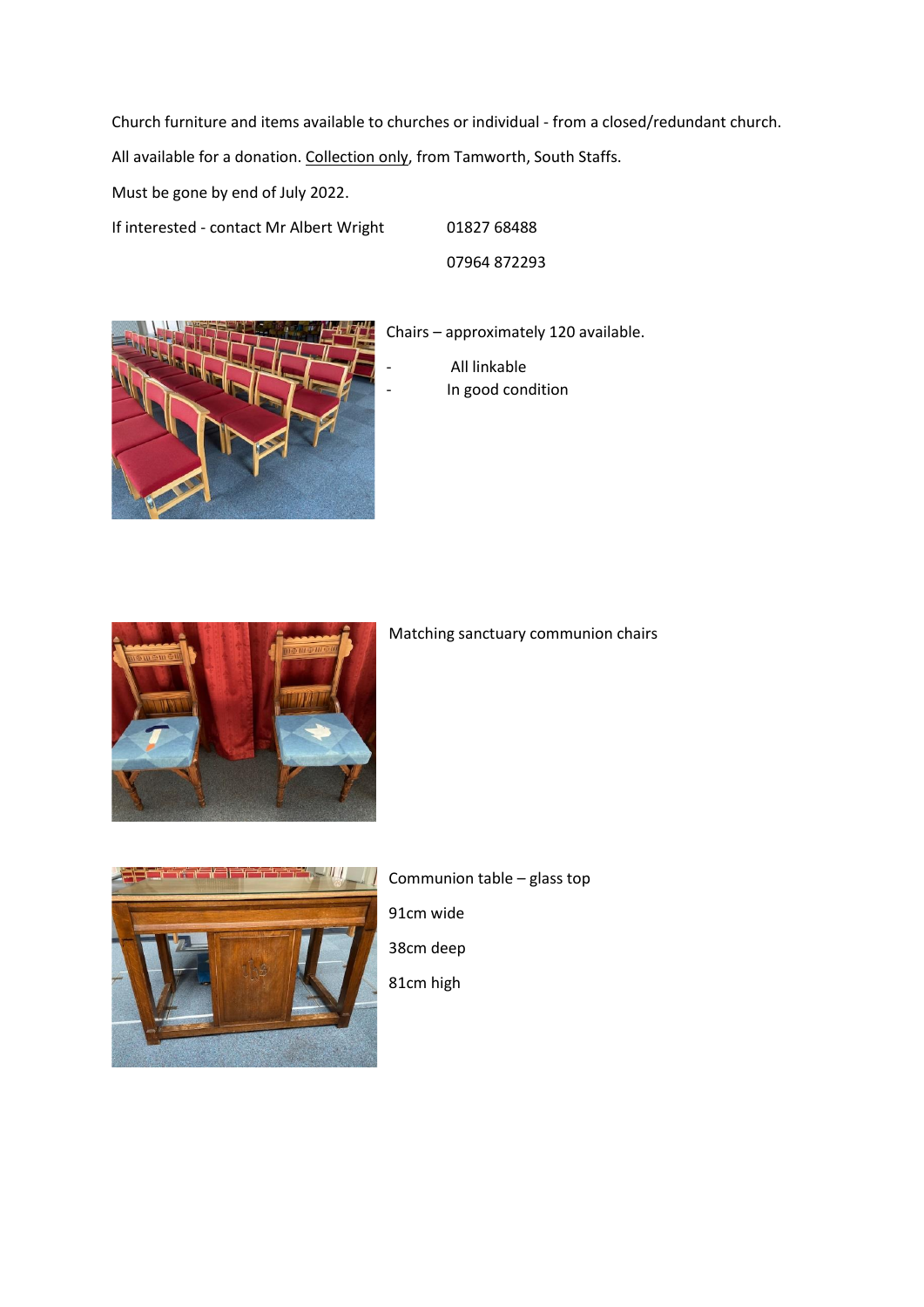

Two misc chairs



Kneelers/Hassocks

40cm x 45cm





In reasonable condition though in need of a tune Casing needs some work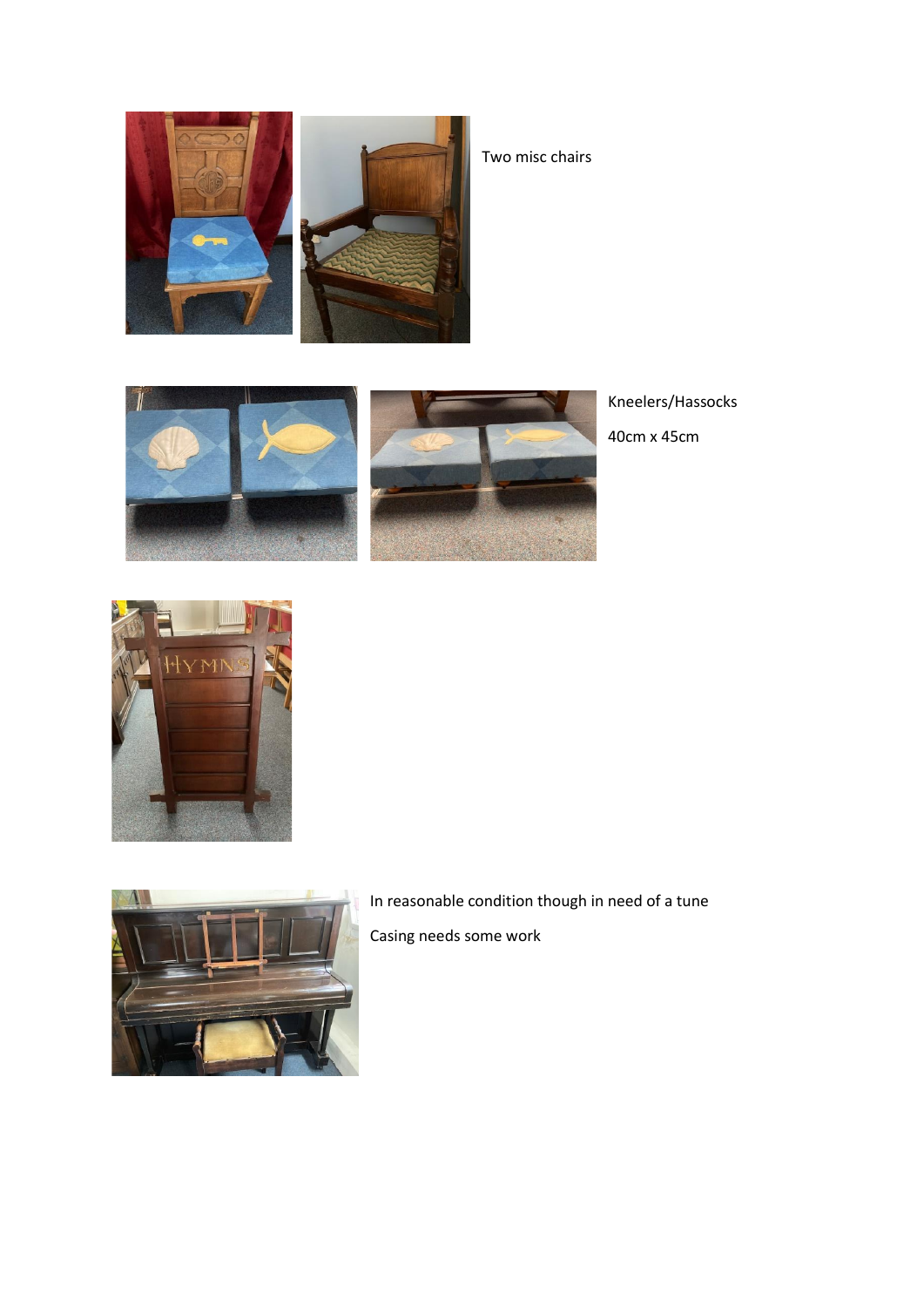



Small refectory/other table V Good condition 58cm wide 44cm deep 67cm high





Small/Medium refectory/other table 91cm wide

43cm deep

58cm high



Communion trays (x2) full set of glasses



Medium metal storage cupboard 90cm wide 40cm deep 103cm high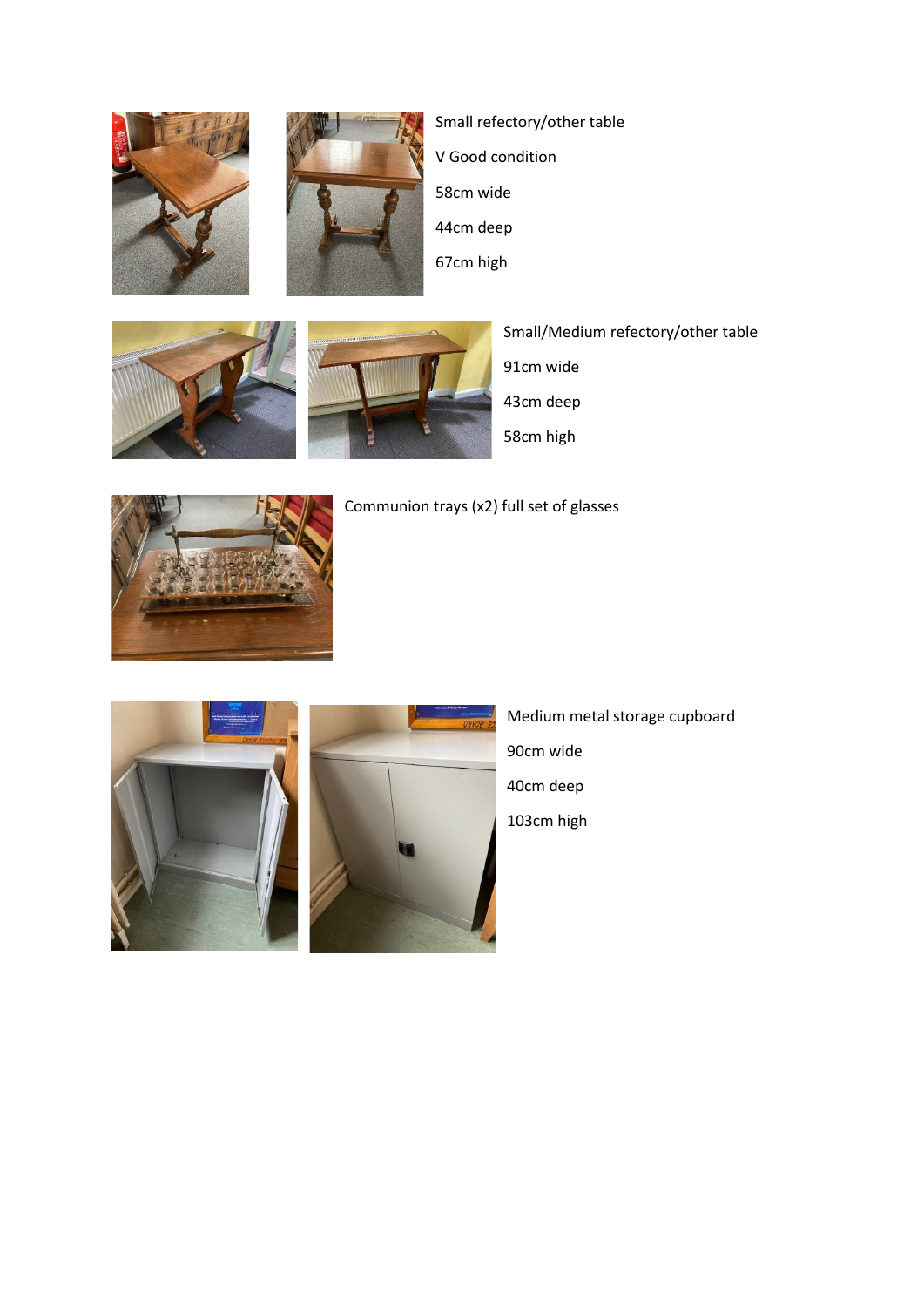





## Large safe (ex marriage safe)

External 55cm wide 58cm deep 73cm high Internal 40cm wide 43cm wide 58cm deep





External 43cm wide 43cm deep 48cm high Internal 33cm wide 28cm deep 37cm high

Medium safe



Large metal book shelf/cupboard

Glass sliding doors

(Sorry no measurements – can get them if you are interested)